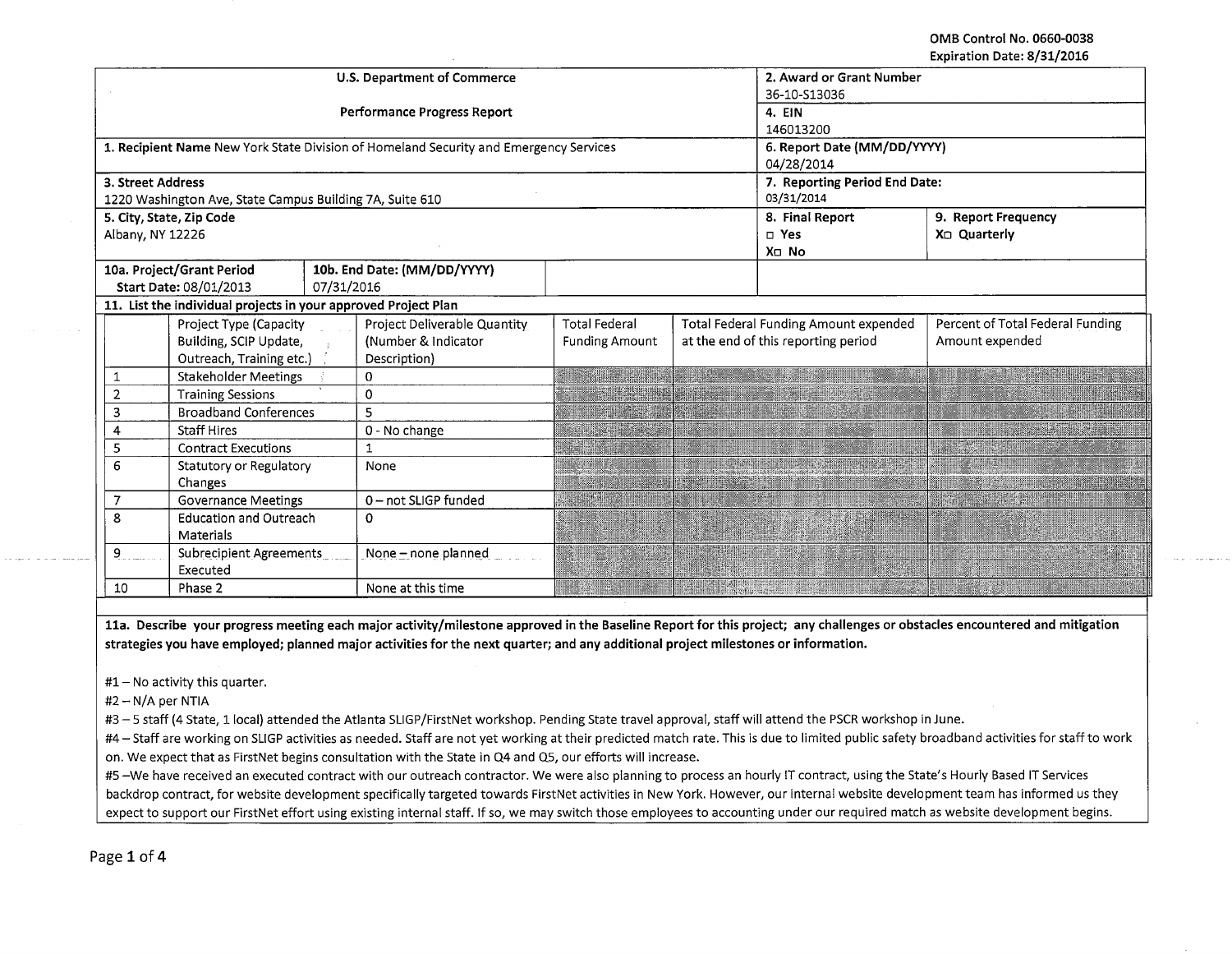$#6 - N/A$  per NTIA

#7- Per NTIA, since our governance meetings are not SLIGP funded, this value will be 0 in the progress reports. However, the State Interoperable and Emergency Communication Board met in March and we provided a FirstNet update to attendees.

#8- None have been prepared or distributed yet.

#9- None are planned.

#10 -No Phase 2 activities have been conducted yet. We are waiting further direction from FirstNet and NTIA.

11b. If the project team anticipates requesting any changes to the approved Baseline Report in the next quarter, describe those below. Note that any substantive changes to the Baseline Report must be approved by the Department of Commerce before implementation.

At some point soon, we will likely need to revisit our list of titles on State match, as well as removing our need for a website development contract (as this will be done internally).

llc. Provide any other information that would be useful to NTIA as it assesses this project's progress.

Due to limited direction from FirstNet on details needed for State outreach, there was limited internal activity during Quarter 3. The State continues to wait for direction from FirstNet on specific details needed for outreach. (E.g. What the network will look like, what the monthly cost will be, what the user base will be (first responders, or first responders plus public works, etc.). Externally, we participated in the Atlanta SLIGP workshop.

lld. Describe any success stories or best practices you have identified. Please be as specific as possible.

None at this time.

12. Personnel

[\_.

12a. If the project is not fully staffed, describe how any lack of staffing may impact the project's time line and when the project will be fully staffed.

The analyst position is not currently staffed due to a promotion. The position is pending refill. We also expect we will need to revise our list of positions and percentages that are working on SLIGP activities as activities ramp up.

## 12b. Staffing Table

| Job Title               | FTE % | <b>Project(s) Assigned</b>                     | Change                 |
|-------------------------|-------|------------------------------------------------|------------------------|
| <b>SWIC</b>             | 0.15  | Overall SLIGP and policy oversight and liaison | Continues SLIGP/PSBB   |
|                         |       |                                                | Work.                  |
| Radio Engineer (#1)     | 0.50  | SLIGP/State FirstNet Primary                   | Continues SLIGP/PSBB   |
|                         |       |                                                | Work.                  |
| Radio Engineer (#2)     | 0.40  | Support SLIGP and FirstNet Activities          | Continues SLIGP/PSBB   |
|                         |       |                                                | Work.                  |
| Agency Finance Director | 0.20  | Agency Finance                                 | Not currently involved |
|                         |       |                                                | in SLIGP/PSBB          |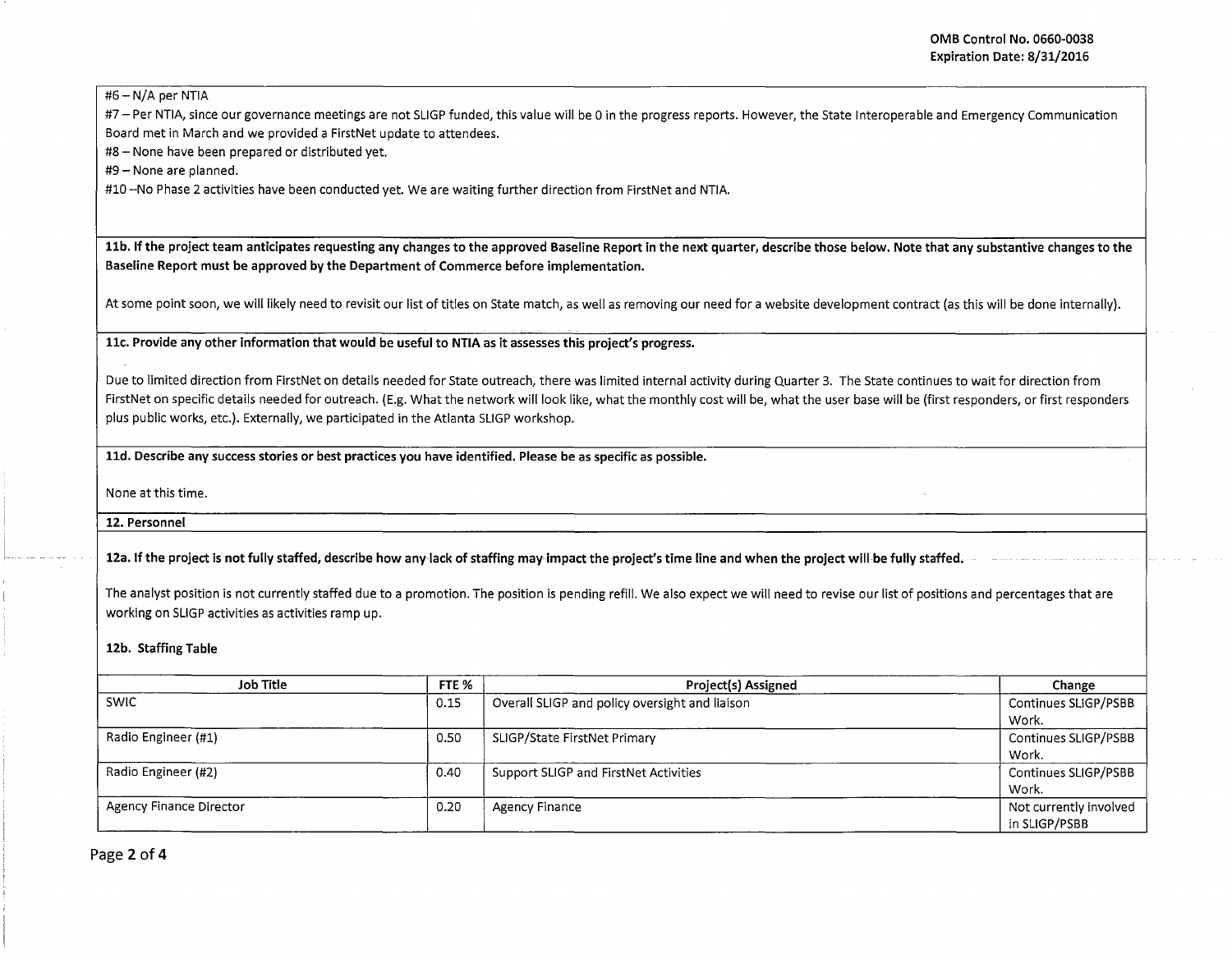## **OMB Control No. 0660-0038 Expiration Date: 8/31/2016**

 $\alpha$  ,  $\alpha$  ,  $\beta$ 

| <b>Agency Budget Analyst</b>                                             |                                                                                                                                                                                                                                                                                                                                                                                                                              | 0.40                     |                                                                        | Supports communication's office budget/fiscal       |                                                                      |                |                                                |                                                 | Continues SLIGP/PSBB<br>Work.                                                                                                                                                           |
|--------------------------------------------------------------------------|------------------------------------------------------------------------------------------------------------------------------------------------------------------------------------------------------------------------------------------------------------------------------------------------------------------------------------------------------------------------------------------------------------------------------|--------------------------|------------------------------------------------------------------------|-----------------------------------------------------|----------------------------------------------------------------------|----------------|------------------------------------------------|-------------------------------------------------|-----------------------------------------------------------------------------------------------------------------------------------------------------------------------------------------|
| Agency Counsel                                                           |                                                                                                                                                                                                                                                                                                                                                                                                                              | 0.40                     |                                                                        | Legal Counsel for communication's office activities |                                                                      |                |                                                |                                                 | Not yet working on<br><b>SLIGP</b>                                                                                                                                                      |
| Analyst                                                                  |                                                                                                                                                                                                                                                                                                                                                                                                                              | 0.30                     |                                                                        | General office/meeting support.                     |                                                                      |                |                                                |                                                 | Position vacant-<br>pending refill. Refill<br>expected in Q4.                                                                                                                           |
|                                                                          |                                                                                                                                                                                                                                                                                                                                                                                                                              |                          |                                                                        | Add Row                                             | Remove Row                                                           |                |                                                |                                                 |                                                                                                                                                                                         |
|                                                                          | 13. Subcontracts (Vendors and/or Subrecipients)                                                                                                                                                                                                                                                                                                                                                                              |                          |                                                                        |                                                     |                                                                      |                |                                                |                                                 |                                                                                                                                                                                         |
|                                                                          | 13a. Subcontracts Table -- Include all subcontractors. The totals from this table must equal the "Subcontracts Total" in Question 14f.                                                                                                                                                                                                                                                                                       |                          |                                                                        |                                                     |                                                                      |                |                                                |                                                 |                                                                                                                                                                                         |
| Name                                                                     | Subcontract Purpose                                                                                                                                                                                                                                                                                                                                                                                                          | Type<br>(Vendor/Subrec.) | RFP/RFQ<br>Issued<br>(Y/N)                                             | Contract<br>Executed<br>(Y/N)                       | Start<br>Date                                                        | End<br>Date    | <b>Total Federal</b><br><b>Funds Allocated</b> | <b>Total Matching</b><br><b>Funds Allocated</b> | Project and % Assigned                                                                                                                                                                  |
| New York<br>State<br>Technology<br>Enterprise<br>Corporation<br>(NYSTEC) | Outreach, project<br>management, support                                                                                                                                                                                                                                                                                                                                                                                     | Vendor                   | Not<br>needed<br>(existing<br>State<br>contract)                       | Y                                                   | 08/01/<br>2013<br>(*approv<br>ed by<br><b>OSC</b><br>03/03/<br>2014) | 07/31/<br>2016 | \$2,013,960.00                                 | \$0.00                                          |                                                                                                                                                                                         |
| <b>TBD</b><br>(As noted<br>above, this<br>may not be.<br>needed).        | Website development                                                                                                                                                                                                                                                                                                                                                                                                          | Vendor                   | Likely<br>not<br>needed<br>due to<br>existing<br>state IT<br>contracts | N                                                   |                                                                      |                | \$84,864                                       | \$0.00                                          |                                                                                                                                                                                         |
|                                                                          | 13b. Describe any challenges encountered with vendors and/or subrecipients.<br>Due to the delay in getting the grant award funds and the approval process for contracts in New York, no subcontracts were awarded in Q1 or Q2. We had expected our main<br>specific to just this award) to be put in place first. This contract was approved in Q3, however no invoices have been paid against the contract (as of 3/31/14). |                          |                                                                        | Add Row                                             |                                                                      | Remove Row     |                                                |                                                 | subcontractor award early in Q2, however the Office of the State Comptroller required a revised contract with lower rates (reflecting a blanket reduction in all contractor rates - not |
| 14. Budget Worksheet                                                     |                                                                                                                                                                                                                                                                                                                                                                                                                              |                          |                                                                        |                                                     |                                                                      |                |                                                |                                                 |                                                                                                                                                                                         |

 $\sim$ 

Page **3 of4** 

 $\sim 10^{-1}$ 

 $\cdots \cdots \cdots \cdots \cdots \cdots \cdots \cdots \cdots$